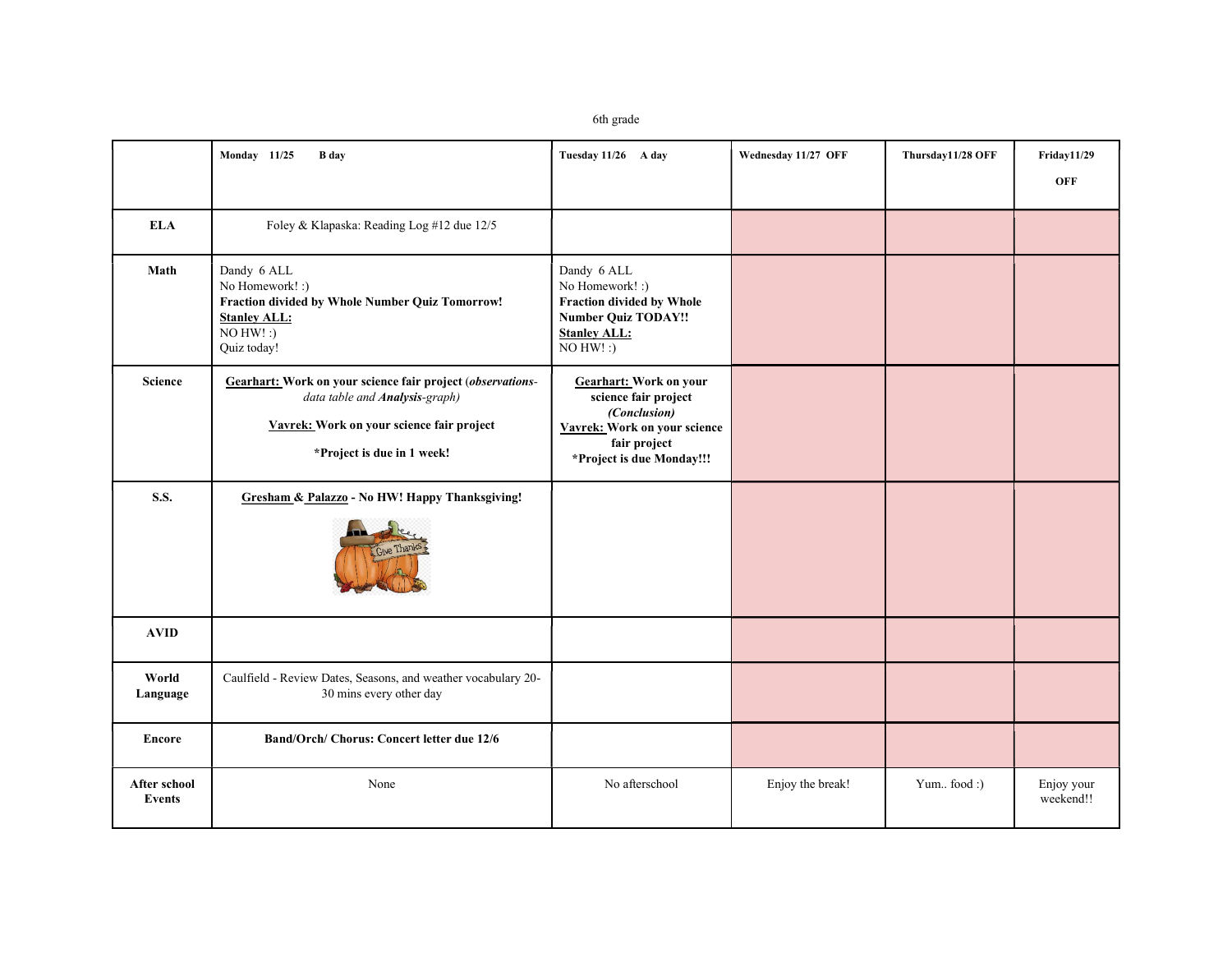7th Grade

|                               | Monday                                                                                                  | Tuesday                                                                                | Wednesday           | Thursdav       | Friday                  |
|-------------------------------|---------------------------------------------------------------------------------------------------------|----------------------------------------------------------------------------------------|---------------------|----------------|-------------------------|
|                               | 11/25                                                                                                   | 11/26                                                                                  | 11/27               | 11/28          | 11/29                   |
|                               | <b>B</b> day                                                                                            | A day                                                                                  | <b>OFF</b>          | <b>OFF</b>     | <b>OFF</b>              |
| <b>ELA</b>                    | No HW                                                                                                   | No HW                                                                                  |                     |                |                         |
| Math                          | 7 Proportional Relationship One Pager Due                                                               | *Last chance to turn in One Pager                                                      |                     |                |                         |
|                               | 7-8 One Pager on Equations                                                                              |                                                                                        |                     |                |                         |
| <b>Science</b>                | Chiavacci: Study for Plastic test tomorrow!                                                             | Chiavacci: Plastic test today!                                                         |                     |                |                         |
|                               | Maffett: Conduct your Sci Fair experiments if you haven't<br>already!                                   | Maffett: Conduct your Sci Fair experiments if you<br>haven't already!                  |                     |                |                         |
|                               | Maff/Chi: Science Fair Project due 12/6                                                                 | Maff/Chi: Science Fair Project due 12/6                                                |                     |                |                         |
| S.S.                          |                                                                                                         |                                                                                        |                     |                |                         |
| <b>AVID</b>                   |                                                                                                         |                                                                                        |                     |                |                         |
| World<br>Language             | Paz - SPAN Review green activities notes. Be prepared to create<br>sentences based on your preferences. | Paz - SPAN Use green activities notes and teach<br>someone at home. Use your pictures. |                     |                |                         |
| <b>Encore</b>                 | Band/Orch/ Chorus: Concert letter due 12/6                                                              |                                                                                        |                     |                |                         |
| After school<br><b>Events</b> | None                                                                                                    | No afterschool                                                                         | Enjoy the<br>break! | Yum food<br>:) | Enjoy your<br>weekend!! |